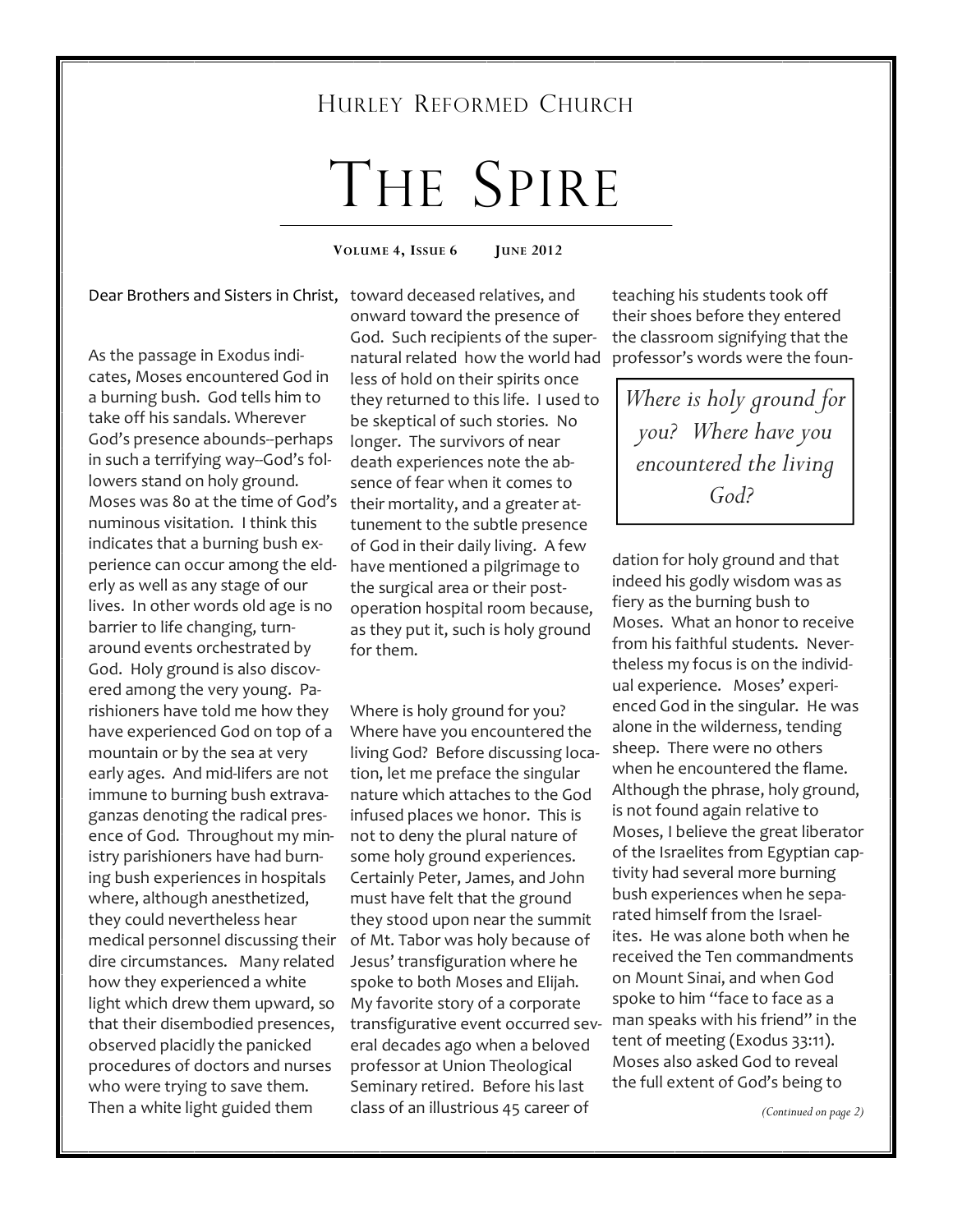#### VOLUME 4, ISSUE 6 PAGE 2

#### *(Continued from page 1)*

him. The Almighty denied the request partly, commanding his follower to stand in the cleft of a rock, so that Moses, "will see God's back" only as the fullness of God's being swept by. Did Moses scrawl in that cleft "Kilroy was Here" because God's being seemed so tangible? Had the simple rock, as well as the tent of meeting, become holy ground for him, places of wonder, terror, and joy?

Like Moses, the 8th Century prophet, Elijah, also experienced God's presence on Mount Sinai. Unlike his predecessor, however, the mountain provided refuge for God's spokesman who had devastated the pagan fertility god Baal recently, destroying its priests liter-ness in our day and age becomes ally with a sword, and metaphorically when their sacrifices to the foreign god were not consumed by It must be said that burning bush flames from heaven (1st Kings 18). Queen Jezebel, who brought the Baal cult from the East, had a bounty on Elijah's head. The prophet escaped South to Sinai, nearly undone by depression and fear. In fact Elijah longed for death. God wouldn't let him, or leave him. Alone on Sinai, in light of God's manifestation, he returned to faith and vocation (1 Kings 19). Thus Sinai became holy ground for more than Moses. Then there's Jacob. His history precedes both the great law giver,

and mighty prophet. Holy ground for Jacob occurred when he wrestled alone with God's messenger throughout the night. His hip was wrenched out of joint, leaving him limping permanently. But Jacob received what he wanted in the struggle - God's blessing. Jacob named the place of grappling, Peniel, because, "It is here I saw God face to face" (Genesis 32:30).

Moses, Elijah, and Jacob illustrate the connection between holy ground and solitude. My prayer is that the summer will allow you more time to do absolutely nothing but wait for a sign of God's presence in your life. In America we fear being by ourselves. Many people believe that leaving the perpetual social motion machine will cast them into despair. Busyan anesthetic so that we fail to see signs of God's presence around us. experiences are difficult to discover even when we are solitary. We can be alone in body, but busy in mind. Buddhism calls it 'Monkey Mind' when even in solitude, a variety of thoughts stream through our consciousness, robbing us of the ability focus and stay put. Then there's the technological paraphernalia which robs the want-to-be monk of the burning bush and holy ground. As a single person I spend more time by myself than couples or those who have families or friends under the

same roof. Nevertheless it is easy for me to turn on both televisions and the radio simultaneously in order to experience visual and auditory 'company'. The work for people like me is to be solitary in the truest sense of the word. Even when we are alone, sensory overload can tune out subtler burning bush experiences.

*Busyness in our day and age becomes an anesthetic so that we fail to see signs of God's presence around us.* 

Sometimes we must tell friends and family that we need space unadulterated by company or noise because we are in search of the burning presence of God, and the holy ground beneath which sustains faith. In April I returned to Gettysburg with my earliest seminary buddy, Steve, and his wife Jan. Once again we rode bikes around the battlefield, and tried to grasp the enormity of the carnage which occurred from July 1-3, 1863. On our second day there, we stopped at the Wheatfield where hand-to-hand combat marked the killing field. The tide swung six times as confederates and union soldiers slashed, bayoneted and shot at one another.

*(Continued on page 5)* 

eSpire: In order to save money and reduce our impact on the environment, you may now receive The Spire by Email. Please request electronic distribution by sending your request to TheSpire@HurleyReformedChurch.org. If you no longer wish to receive the Spire please let us know at the same email address and we will remove you from our mailing list.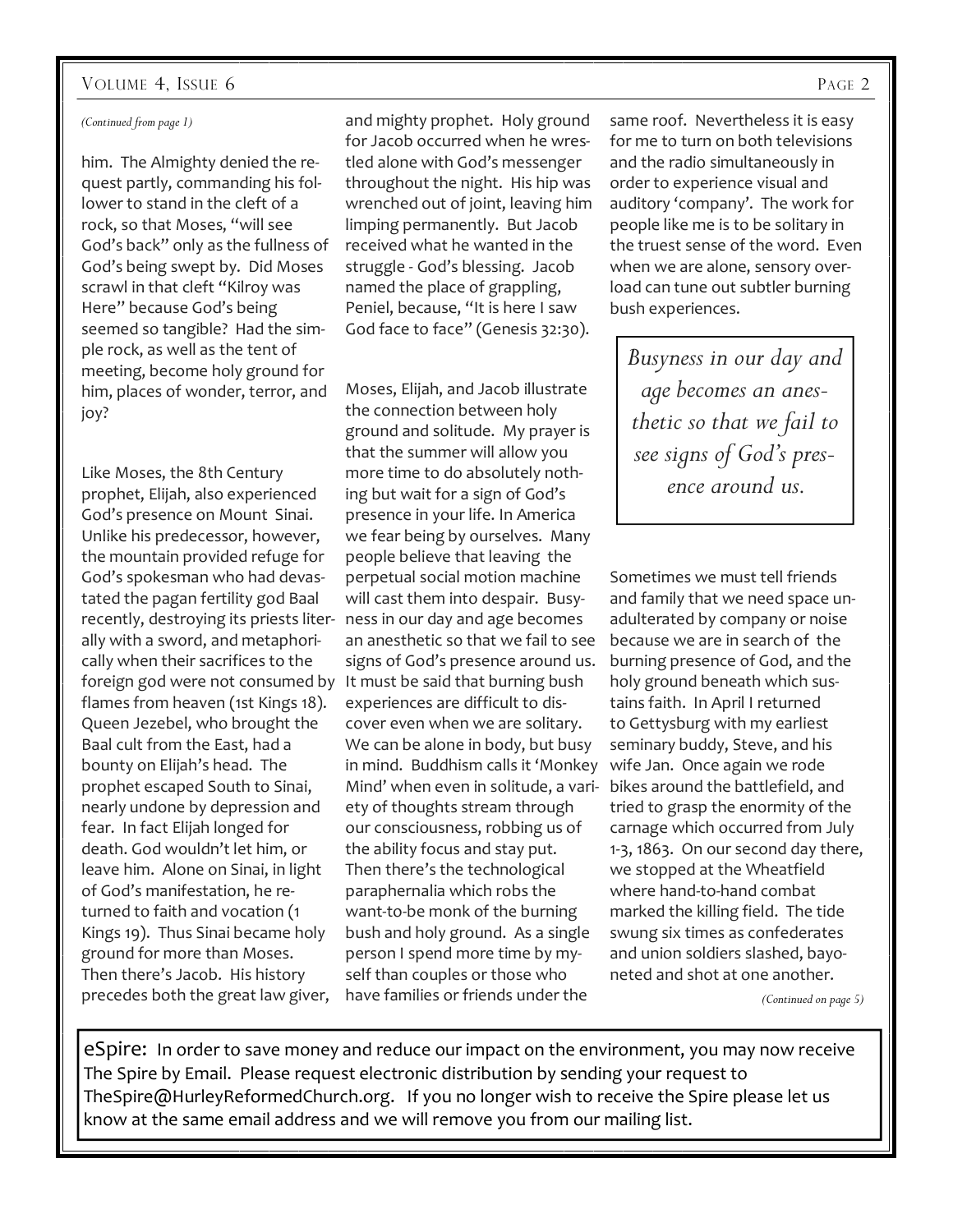#### VOLUME 4, ISSUE 6 PAGE 3

# *BIRTHDAYS June*

### Joseph Orlando 5, '0 Makenzie Rell 8, '1 Bobby Ryan 15, '9 Kyla Burns 18, 'c Allan Dumas, IV 19, '0 Luke Helm 19, ' Brandt Kurtz 21, '0 Shawn Hinsdale 24, '0 Cailin Ryan 24, '9 Elizabeth Salzmann 25, '9 Ella Rowdycz  $27,$  ' Gregory Merrill 27, '9 Dakota Butler 27, '9 Gordon Kent 1 Su Wonderly Larry Herzog 7 Rebecca Masters Bobbi Checksfield David Giles Steven Coddington Dennis Croswell 9 Mimi Croswell 11 Bob Alden 13 Sarah Longto 14 Annemarie Kurtz 15 Emily Horvers 20 Marilyn Lowe 21 Patti Gilpatric 23 William Mergl 23 Aaron Ulrich 24 Bev Chrisey 24 Aileen Helsley 25 Charles Woodard 26

|                | Steven Kurtz           | 26      |
|----------------|------------------------|---------|
|                | Dolores Wolven         | 27      |
|                | James Gregory          | 28      |
| )7             | July                   |         |
| 11             | Teagan Helsley         | 6, 68   |
| 19             | Claire Orlando         | 10, '10 |
| 01             | Alyssa Kurtz           | 14, '01 |
| O              | <b>Brayden Horvers</b> | 24, '98 |
| 11             | Daniel Nekos           | 25, '04 |
| )3             | Caitlin Cox            | 28, '91 |
| )3             | <b>Bonnie Dumas</b>    | 3       |
| 35             | <b>Bill Beesmer</b>    | 4       |
| 6              | Nancy Salzmann         | 5       |
| 11             | Kenneth Odell          | 5       |
| )5             | Kacey Gardner          | 6       |
| 6              | Debbie Tucker          | 6       |
| 1              | Mark Woodard           | 9       |
| $\overline{2}$ | Roger Vogt             | 14      |
| $\overline{7}$ | Bryan Hill             | 15      |
| 8              | Barbara Mayfield       | 16      |
| 8              |                        |         |
| 8              |                        |         |
| 8              |                        |         |
| 9              |                        |         |
| 11             |                        |         |

Lori Decker

Dan Stott Pat Manley

Sandra Emrich 19 Win Morrison

| :6      | Katherine Emrich       | 25             |  |  |  |  |  |
|---------|------------------------|----------------|--|--|--|--|--|
| $^{27}$ | Midge Stott            | 27             |  |  |  |  |  |
| 8       | <b>Ronald Burns</b>    | 28             |  |  |  |  |  |
|         | <b>Matthew Horvers</b> | 28             |  |  |  |  |  |
| ο8      | Spencer Herzog         | 28             |  |  |  |  |  |
| 40      | August                 |                |  |  |  |  |  |
| 6       | Reid Jordan            | 3, '99         |  |  |  |  |  |
| 98      | <b>Aubrey Horvers</b>  | 16, '96        |  |  |  |  |  |
| 04      | Charles Emrich         | 23, '94        |  |  |  |  |  |
| 91      | Mia Sullivan           | 24, '11        |  |  |  |  |  |
| 3       |                        |                |  |  |  |  |  |
| 4       | Roberta Falatyn        | 1              |  |  |  |  |  |
| 5       | <b>Kevin Hill</b>      | 1              |  |  |  |  |  |
| 5       | Jim Pirro              | $\overline{2}$ |  |  |  |  |  |
| 6       | Donna Harder           | 10             |  |  |  |  |  |
| 6       | Frank Pinckney         | 12             |  |  |  |  |  |
| 9       | Rev. Charles Stickley  | 13             |  |  |  |  |  |
| 14      | Kathleen Jansen        | 15             |  |  |  |  |  |
| 15      | Gregg Moon             | 16             |  |  |  |  |  |
| 16      | Roslie Gilpatric       | 19             |  |  |  |  |  |
|         | <b>Audrey Frost</b>    | 20             |  |  |  |  |  |
|         | David Emrich           | 20             |  |  |  |  |  |
|         | Jim Macarille          | 22             |  |  |  |  |  |
|         | <b>Alison Cline</b>    | 22             |  |  |  |  |  |
|         | Jennifer Checksfield   | 22             |  |  |  |  |  |
|         | <b>Bill Schiff</b>     | 24             |  |  |  |  |  |
|         | Pam Milne              | 25             |  |  |  |  |  |
|         | Jennifer Macarille     | 27             |  |  |  |  |  |
|         | Barbara Kindt          | 28             |  |  |  |  |  |
| 16      | Gary Longto            | 28             |  |  |  |  |  |
| 19      | Helen Richter          | 30             |  |  |  |  |  |
| 20      | Dick Baker             | 31             |  |  |  |  |  |
| 24      |                        |                |  |  |  |  |  |
| 24      |                        |                |  |  |  |  |  |
|         |                        |                |  |  |  |  |  |
|         |                        |                |  |  |  |  |  |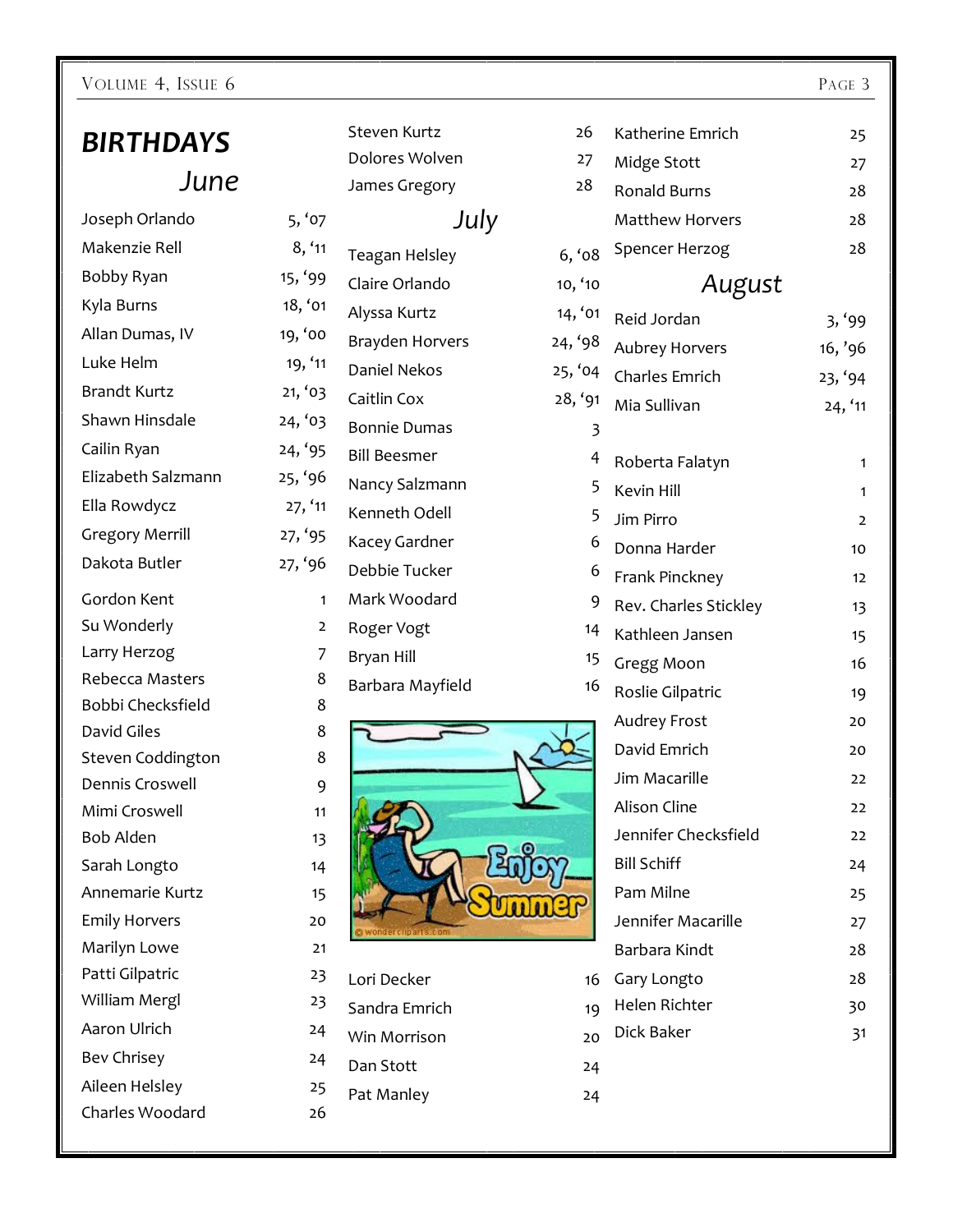| VOLUME 4, ISSUE 6       |    |                          |                |                           | PAGE 4 |
|-------------------------|----|--------------------------|----------------|---------------------------|--------|
| ANNIVERSARIES           |    | Steve & Valerie Nekos    | 29             | Annemarie & Fred Kurtz    | 15     |
|                         |    | Todd & Katrina Rubino    | 30             | Kathy & Ted Musialkiewicz | 16     |
| JUNE                    |    | JULY                     |                | Leanne & Frank Warren     | 16     |
| Barbara & Dick Baker    | 7  |                          |                | Jim & Roslie Gilpatric    | 19     |
| Drew & Su Wonderly      | 12 | Joyce & Frank Pinckney   | 6              | Melinda & Larry Herzog    | 22     |
| Eric & Jo Sullivan      | 12 | Roger & Mary Lou Vogt    | 11             | Jeffrey & Alyson Rafferty | 24     |
| Wally & Linda Cook      | 14 | Gerard & Dolores Wyncoop | 22             | David & Sandra Emrich     | 29     |
| Tom & Judy Horvers      | 16 | Rebecca & Allan Masters  | 27             | Cindy & Dino Sumerano     | 30     |
| Barbara & Bob Kindt     | 17 | <b>AUGUST</b>            |                | John & Elsie Kemble       | 30     |
| Bobbi & Don Checksfield | 21 | Bryan & Leigh Hill       | 1              | Wishafriend.com           |        |
| Frieda & Doug Constant  | 23 | Barry & Marcy Rell       | $\overline{2}$ |                           |        |
| Terry & John Gaffken    | 26 | Sheila & Terry Read      | 6              |                           |        |
| Steve & Phyllis Bliss   | 27 | David & Gretchen Giles   | 6              |                           |        |

#### *Missions*

Christie & Jim Prentice 28



*"What you have done for the least of these you have done for me." Matthew 25:40* 

Hal & Kathy Hauck 6

In June you will have the opportunity to support the Children's Home of Kingston by using your monthly mission envelope. The Children's Home, located in the Ponckhockie area of Kingston, is a residential treatment center for boys ages 8-12 who need specialized placement in a structured setting. The Home offers a variety of programs and services designed to build a hopeful future for children and families in the Hudson Valley. Your donation will help facilitate positive changes in these young boys lives.

> Thank you, Linda Dux, Mission Committee Chair

### *BIG BREAKFAST - Big Thank You!*

A very special thanks to all those who helped make this year's Big Breakfast a success (in no special order): Doris Alden, Gretchen & David Giles, Debbie Decker, Christa Conlin, Frank Pinckney, Russ Lewis, Russ Glass, Glenn Decker, Hal Hauck, Justin Irwin, Beverly Roosa, Kristine Lemus, Frieda Constant, Jim Mayfield and to Diana Cline and Michael Paul for the donation of eggs. To all those who came out and supported this fundraiser . . . A Big THANK YOU!

Doug Constant, Chairman

#### *Upcoming Activities:*

June 10 - Children's Sunday, Church School Attendance Awards

June 15 - Gram Gourmet Dinner for Lucky Winners

June 17 - Father's Day, Recognition of Graduates, Senior Choir finishes for the summer

July 1 - Celebration of the Lord's Supper

July 14 - Stone House Day

Aug. 18 - Corn Festival

Consistory will not meet during July or August.

There will be no Spire in July or August.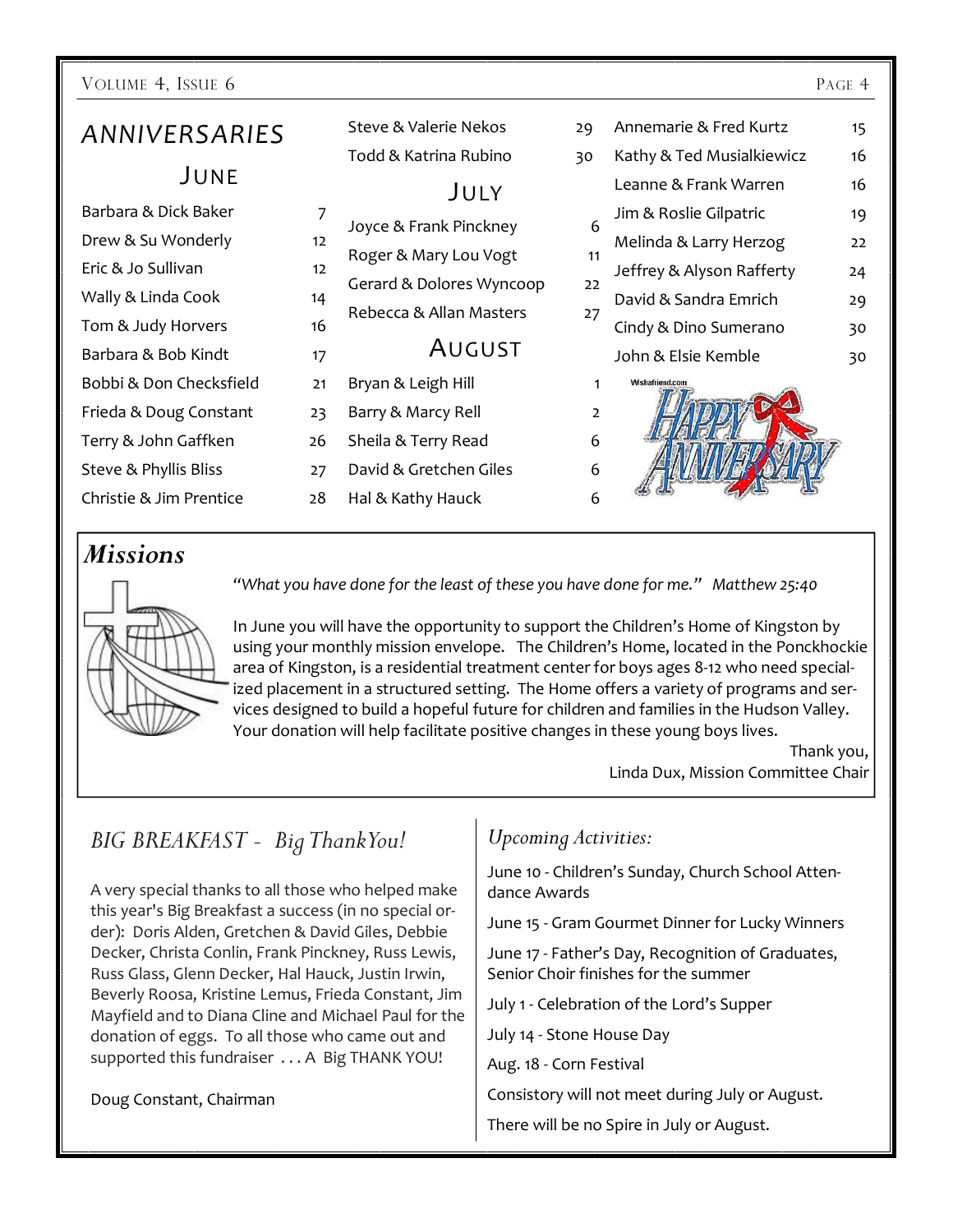## *Women's Guild*

On May 20 we sponsored a pot luck luncheon right after church. Thank you to all who attended. A great time was had by all and the food was delicious. Thank you to Ellen Richards for chairing this event.

Stone House Day is days away and we could use a little help. We are collecting jewelry—more specifically, jewelry that you have you

haven't worn in a while. Please give your gems to Shirley Ruth for our sale Jewelry Table at the Country Fair. Also, if you are able to bake something for our bake sale please see Alyson Rafferty or Joyce mer! Pinckney to let them know that you can help out. And, last but not least…our annual quilt raffle – a Tumbler Quilt to celebrate the 350<sup>th</sup> anniversary of Hurley and commemorate the Civil War 150 years ago. If you didn't get your tickets in the mail you can still purchase them after church or on

Stone House Day. Thank you for your support in so many areas!

Hope you have a wonderful sum-

Sandy Emrich-President

Upcoming Activities: 6/10 Guild Meeting 7/14 Stone House Day

Wally Cook, Grand Marshall of the Town of Hurley Memorial Day Parade  $Kudos$ <sup>William Gaffken and mom, Terry Gaffken , 1st place in their age groups in the Kingston *Kudos*</sup>

*(Continued from page 2)* 

Combined with the contiguous battles of the Peach Orchard, and Little Round Top nearly 15,000 casualties occurred in less than three hours. In order to comprehend what had gone on there nearly 150 years ago I asked my friends to ride on without me so I could just stand there and sense holy ground is always present when much blood has been shed. The same feeling hit me a day later when we explored the Antietam battlefield. The battle of Antietam was fought on September 17, 1862. It brought the war to those who were removed from the battlefields because the dead were first photographed after this battle. Although Gettysburg was the costliest battle in terms of casualties (51,000) Antietam represents the single bloodiest day of the Civil War. At Antietam casualties amounted to nearly 23,000. This number was only surpassed by the multi-day battles at Chickamuga ,

Sept. 18-20, 1863 (34,624); the Wil-

*Seeking God's presence only elicits good.* 

derness, May 5-7, 1864 (29,800); Chancellorsville, May 1-4, 1863 (24,000), Shiloh, April 6-7, 1862 (23, 746); Stones River, Dec. 31, 1862- Jan 1, 1863 (23, 515). I was mesmerized when we arrived at the Bloody Lane, a cow road, where confederate troops took cover and mowed down wave upon wave of union infantry until, they were finally overrun by the soldiers in blue. Once again, I had to separate myself from my friend in order to consider the sad magnitude of human loss. In a far more mundane sense we may need to explain to our loved ones why time alone in sacred places is crucial for our faith.

For Moses the burning bush experience called him in a new direc-

tion. He no longer would tend sheep, but rather be the shepherd who would liberate slaves from Egypt. Elijah's burning bush experience rescued him from despair and fear. Once again God renewed him spiritually so that he could continue to make a difference as one of the greatest of all prophets. Peniel, Jacob's sacred wrestling arena, became holy because Jacob realized he had the strength and character to overcome all odds. Seeking God's presence only elicits good. We are challenged to do more than we ever thought we could do, and to be more than our wildest expectations could have ever imagined. May you seek quiet and solitary time so that you might encounter our God more fully, and understand our life in Christ more clearly.

In Christ's service, Doc Bob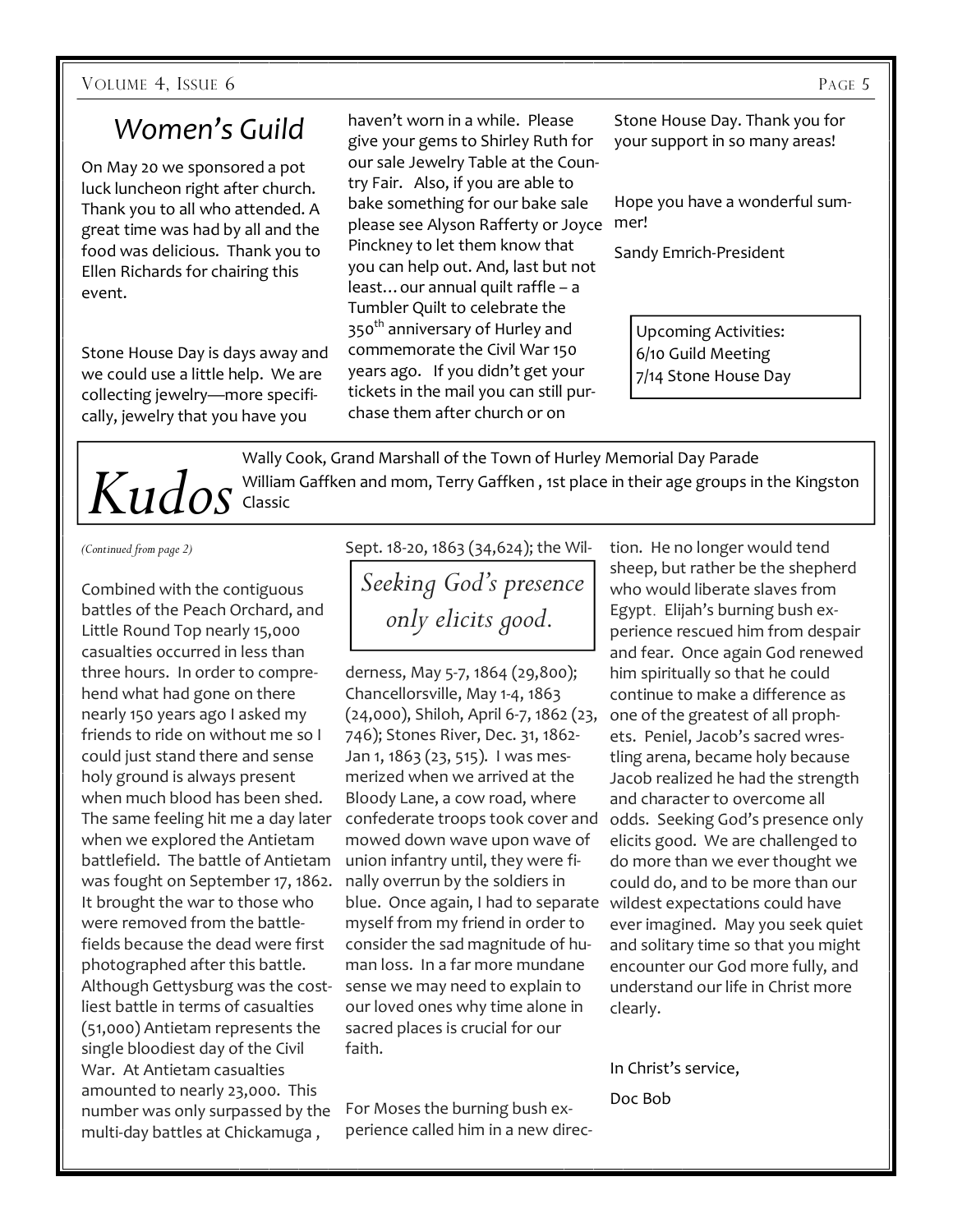VOLUME 4, ISSUE 6 PAGE 6

# *Graduates*

Cameron Benz, Coleman High School, Son of Sue and Jon Benz Alison Cline, Kingston High School, Daughter of Diana Cline Megan Donahue, Saugerties High School and Cassidy Cunningham, Agawam High

School, Agawam MA, Granddaughters of Helen Sgroi Charles Emrich, Rondout High School, Son of Sandy & David Emrich Kellen Hauck, Kingston High School, Daughter of Hal and Kathy Hauck Bradley Horvers, Kingston High School, Son of Dennis and Donna Horvers Calvin Lemus and Kristine Lemus, Kingston High School, Grandchildren of Doug and Frieda Constant Ricki Maggiore, Kingston High School, Daughter of Kelly and Steve Maggiore Vincent Pirro, Georgia State University, Bachelor of Arts, Grandson of Jim & Betty Pirro Cody Robinson, Saugerties High School, son of Ellie Robinson Korolenko Lukas Sweers, Vander Cook College of Music, Chicago, IL, Bachelor of Music Education, Summa Cum Laude, Grandson of Lorraine Denis Shannon Tucker, College of St. Rose, Master of Science in Education and Certificate of Advanced Study in

School Psychology, Daughter of Debbie & John Tucker

Douglas Woodard, Ulster County Community College will attend Canton University, and Lindsay Woodard, Saugerties High School, will attend SUNY Plattsburgh, Grandchildren of Natalie Woodard

We congratulate you and wish you well as you continue on your life's journey!

# *Stone House Day*

is coming upon us quickly - July 14th - only a month away. This is the main fundraiser of the HRC and a wonderful opportunity to involve the entire church community. Eight stone house will open. We will need hosts and hostesses for each home. Hours are 10am - 1pm or 1pm - 4pm. Of course, if you would like to work the full day, we're happy to have you do that too.

Children's activities were incorporated into the days events a few years ago. There will be tinsmithing, candle making, cross stitch em-The kitchen will be busy preparing broidery, and corn husk dolls, as well as children's games. If you enjoy working with children and

families this would be perfect for you.

Spinners, weavers and a blacksmith Sojourner Truth will present her will demonstrate their skills on the parsonage grounds. A militia encampment with men and women in colonial outfits will show some of the things they needed to bring with them when called out to fight. Please do sign up to volunteer for

Granny's Garret and jewelry will occupy the lower level of Schadewald Hall, along with the Women's Guild Bake Sale. The Tumbler Quilt will be raffled at 4:pm - be sure to get your tickets.

lots of food and snacks for lunch and those "in between" moments. Waiters and waitresses will keep

the dining room ready for the next diner.

famous speech in the Sanctuary. Organ recitals will feature period pieces.

an hour, or for the full day, to help with the activities mentioned above. Much occurs before the first ticket is sold: distributing publicity, prepping food, putting out signage, setting up and of course, breaking down at the close of the day. Sign up sheets are available every Sunday after worship in Schadewald Hall. If you can't make it to church, you can contact Karin Lamb, Ellen Richards, or Christa Conlin or call the church office, 331- 4121. You'll be glad you did!

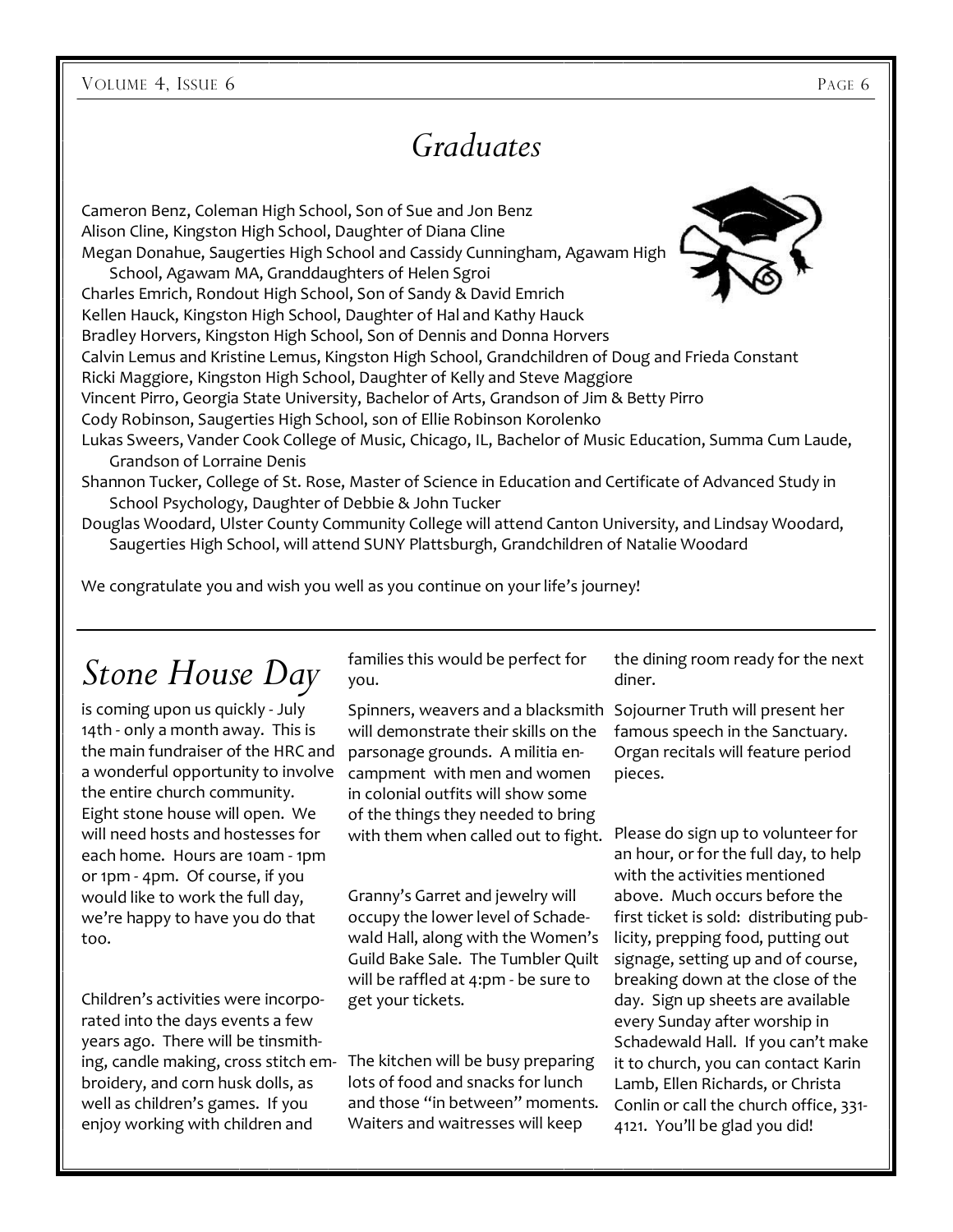# Congratulations 2012 Class Participants! icant Woman.



Back: Sarah Orlando, Marianne Breithaupt, Roberta Falatyn, Betsy Rama, Jackie Persons, Carla Paton Front: Sandy Emrich, Martha Brittell, Kathy Caroll-Walsh

The Significant Woman life-coaching program wrapped up with a Celebration potluck dinner on May 21st. This year's participants, including co-facilitators Carla Paton and Betsy Rama, began meeting in February to complete a twelve week study, based on six biblical life-principles called PEARLS. Together we shared, listened and encouraged one another, as we explored our uniqueness, activated our personal mission and discovered ways to live more fully as the person God created us to be. This group has been enriching experience for each of us. Below are some reflections shared by the women in our group.

"Through this course God has shown me I am valuable, and it's not too late to do something meaningful that I enjoy. Looking at my uniqueness, core value, passions and abilities has helped me to reshape who I want to be, in line with God's will."

"The Significant Woman helped me to clarify goals, identify barriers, and plan a manageable course of action. I was able to compose a mission statement; a lens though which I can navigate through the demands and opportunities that present themselves in my life.

"Before taking this course I had felt I lost my true self...The PEARLS principles have helped me find my path again. I have learned to recognize barriers, ridding myself of those I have control over and praying about those I do not."

"God has touched me through the PEARLS... I've opened my heart/ears/head more so I can feel/hear and know that He is always there for me. When I have a choice to make I can review my mission statement to make sure it is the right fit for my life."

"I am grateful for the opportunity to spend time with such intelligent, caring and supportive women. I have learned to focus on the basics, establishing goals that are attainable, and acknowledging the small victories along the way."

Congratulations ladies, and thank you for being the beautiful women that you are!

"For we are God's workmanship, created in Christ Jesus to do good works, which God prepared in advance for us to do." (Eph 2:10)